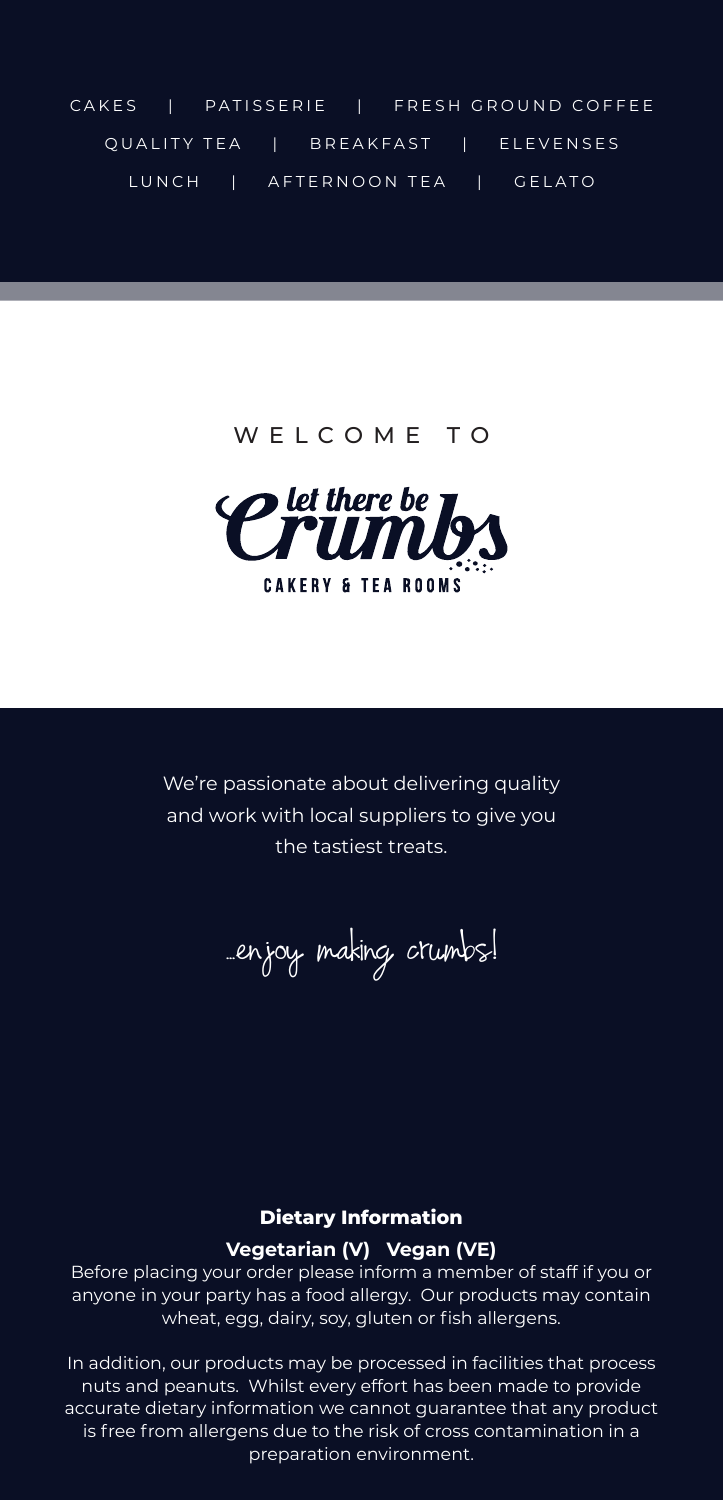# BREAKFAST

**For the early birds, we start serving at 6.00am on weekdays and 7.00am at weekends, but don't worry late risers, we serve our breakfast selection until 11.30am through the week and 11.00am on Sunday**

## CRUMBS SPECIALITIES

| <b>Bacon or Sausage Sandwich</b>                                                                                                                                          | £3.95 |
|---------------------------------------------------------------------------------------------------------------------------------------------------------------------------|-------|
| Served in white or granary bap<br>Add a fried egg for an additional 50p                                                                                                   |       |
| <b>English Breakfast</b>                                                                                                                                                  | £8.95 |
| Grilled bacon, sausages, hash browns, grilled tomato, mushrooms, black<br>pudding and baked beans with a choice of poached, scrambled or fried<br>eggs. Served with toast |       |
| Make Your Own Breakfast<br>$\epsilon$ 1.45 per item                                                                                                                       |       |
| Fancy something a little different? Choose from any of our breakfast<br>items and create your very own breakfast dish!                                                    |       |
| Toast (V)                                                                                                                                                                 | £1.95 |
| Served with butter and preserves                                                                                                                                          |       |
| Avocado On Toast                                                                                                                                                          | £2.95 |
| Served on wholemeal bread                                                                                                                                                 |       |

### HOW DO YOU LIKE YOUR EGGS IN THE MORNING?

| Served with butter and preserves                                                     |                 |
|--------------------------------------------------------------------------------------|-----------------|
| <b>Avocado On Toast</b>                                                              | £2.95           |
| Served on wholemeal bread                                                            |                 |
| HOW DO YOU LIKE YOUR<br><b>EGGS IN THE MORNING?</b>                                  |                 |
| <b>Eggs Benedict</b>                                                                 | £ 6.95          |
| Ham, soft poached egg, toasted English Muffin with<br>hollandaise sauce              |                 |
| Eggs Florentine (V)                                                                  | $\epsilon$ 6.95 |
| Spinach, soft poached egg, toasted English Muffin with<br>hollandaise sauce          |                 |
| <b>Eggs Royale</b>                                                                   | £6.95           |
| Smoked Salmon, soft poached egg, toasted English Muffin with<br>hollandaise sauce    |                 |
| <b>Scrambled Eggs with Smoked Salmon</b>                                             | £5.95           |
| Served on toast with chives and Crème fraîche<br>Add avocado for an additional £1.50 |                 |
| <b>Choice of Eggs with Avocado</b>                                                   | £4.95           |
| Your choice of scrambled or poached eggs, served on<br>wholemeal bread               |                 |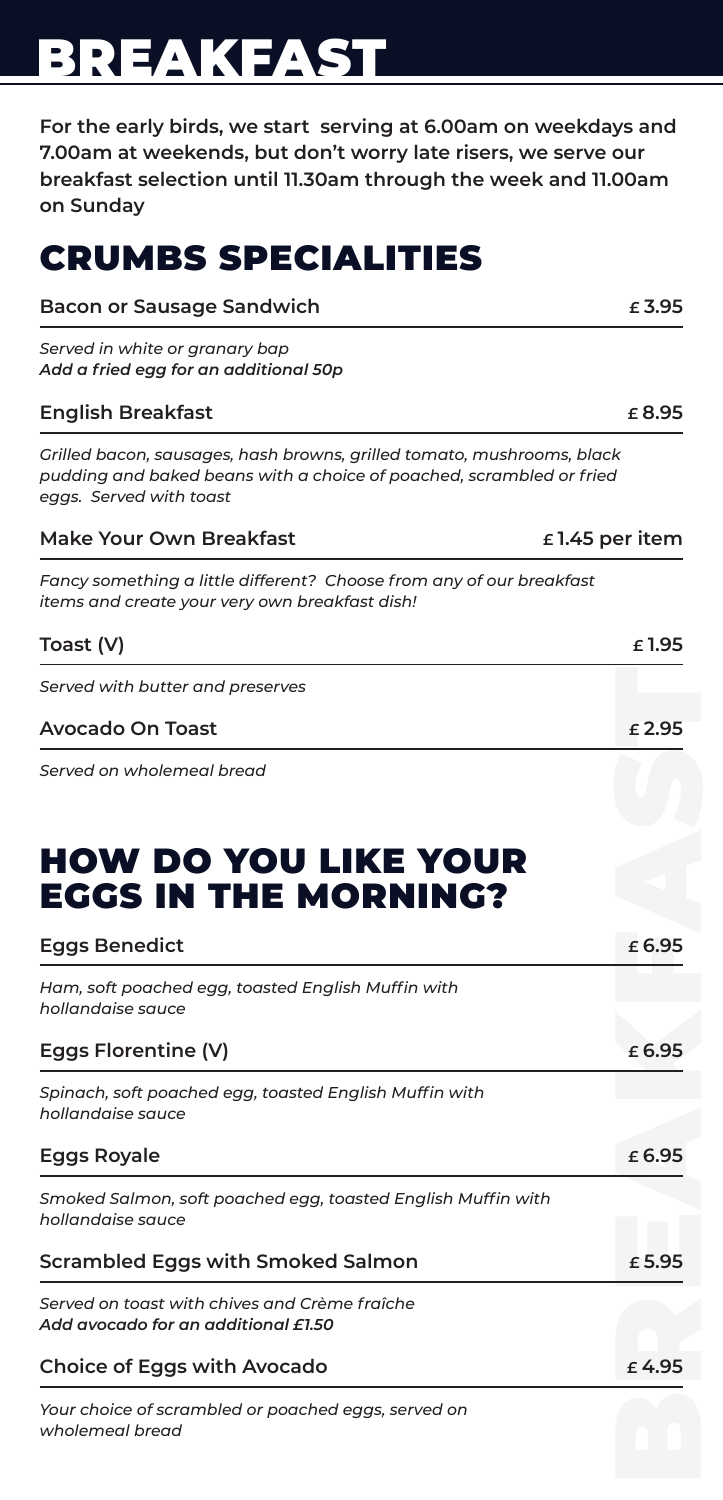# BREAKFAST

## PASTRIES

| Croissants (V)                                                                                                            | £1.95  |
|---------------------------------------------------------------------------------------------------------------------------|--------|
| Flaky, layered French pastry in the shape of a crescent                                                                   |        |
| Danish (V)                                                                                                                | £1.95  |
| A multilayered, laminated sweet pastry in the viennoiserie tradition                                                      |        |
| Pain au Chocolate (V)                                                                                                     | £1.95  |
| The classic French treat, pastry dough baked with plain chocolate                                                         |        |
|                                                                                                                           |        |
| <b>CLASSICS</b>                                                                                                           |        |
| Porridge                                                                                                                  | £2.50  |
| Served with either fresh berries or fruits of the Forest                                                                  |        |
| <b>French Toast</b>                                                                                                       | £6.95  |
| Served with caramelised Banana and Maple Syrup                                                                            |        |
|                                                                                                                           |        |
| <b>KIDS BREAKFASTS</b>                                                                                                    |        |
| <b>Little English</b>                                                                                                     | £4.95  |
| Sausage, beans, poached egg, bacon and toast                                                                              |        |
| <b>Dippy Eggs &amp; Soldiers</b>                                                                                          | £3.95  |
| Served with white toast                                                                                                   |        |
|                                                                                                                           |        |
|                                                                                                                           |        |
| CAKES                                                                                                                     |        |
|                                                                                                                           |        |
| Check out our counter display to see our everchanging selection<br>of delicious cakes! Why not add ice cream for a £1.00? |        |
| Fruit Scone (V)                                                                                                           | £2.95  |
| Served with preserves and clotted cream                                                                                   |        |
| Cheese Scone (V)                                                                                                          | £ 2.95 |
| Served with butter                                                                                                        |        |
| Tea Cake (V)                                                                                                              | £ 2.95 |
| Served with butter and preserves                                                                                          |        |
|                                                                                                                           |        |
|                                                                                                                           |        |

# **CAKES**

| Fruit Scone (V)                         | £2.95           |
|-----------------------------------------|-----------------|
| Served with preserves and clotted cream |                 |
| Cheese Scone (V)                        | £2.95           |
| Served with butter                      |                 |
| Tea Cake (V)                            | $\epsilon$ 2.95 |
|                                         |                 |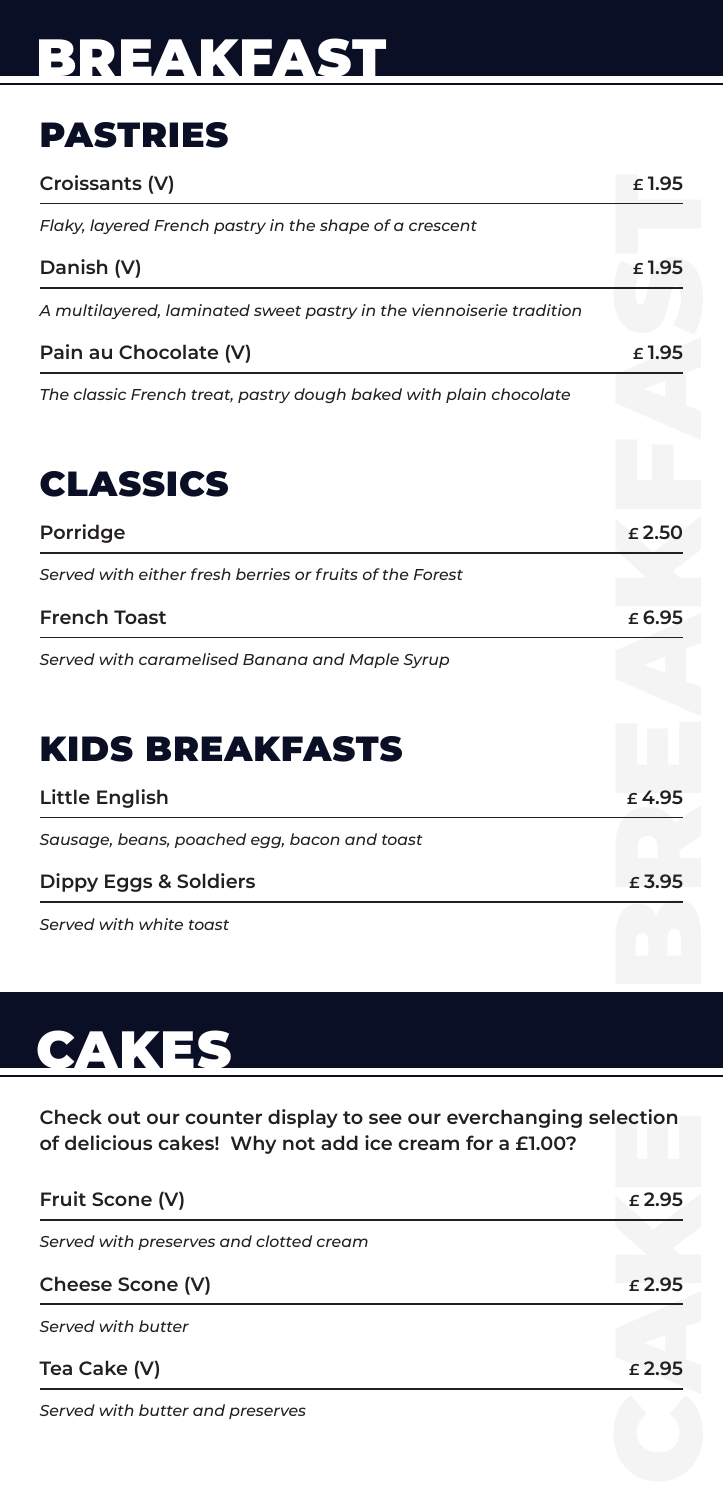# AFTERNOON TEA

#### **Regular Afternoon Tea**

**£ 17.95 or 2 for £ 27.95**

| Refillable Rington's tea of your choice                                                                       |            |
|---------------------------------------------------------------------------------------------------------------|------------|
| A selection of freshly made sandwiches:                                                                       |            |
| $\cdot$ Ham and cheese                                                                                        |            |
| · Egg mayo and water cress<br>· Tuna and cucumber wraps                                                       |            |
| Fruit scone, served with clotted cream and preserves                                                          |            |
| Cheese scone, served with butter                                                                              |            |
| A selection of cakes and desserts:                                                                            |            |
| · Strawberry panna cotta                                                                                      |            |
| · Blueberry cheesecake                                                                                        |            |
| · Raspberry victoria sponge                                                                                   |            |
| $·$ Macaroon                                                                                                  |            |
|                                                                                                               |            |
| <b>Fizzing Afternoon Tea</b>                                                                                  | $+ E 6.50$ |
| Adds a glass of Prosecco or Poetic License Gin to your afternoon tea                                          |            |
| Poetic License gin choices:                                                                                   |            |
| Northern Dry Gin                                                                                              |            |
| With Fever tree Premium Indian Water, garnished with pink grapefruit                                          |            |
| Old Tom Gin                                                                                                   |            |
| With Fever tree Ginger Ale, garnished with red apple and cinnamon                                             |            |
| <b>Strawberry &amp; Cream Gin</b><br>With Fever tree Elderflower Tonic Water, garnished with fresh strawberry |            |
|                                                                                                               |            |
|                                                                                                               |            |
|                                                                                                               |            |
|                                                                                                               |            |
|                                                                                                               |            |
| KIDS AFTERNOON TEA                                                                                            |            |
|                                                                                                               |            |
| Regular Kids Afternoon Tea                                                                                    | £7.95      |
| Our Kids Afternoon Tea comes with:                                                                            |            |
| Refillable juice                                                                                              |            |
| A selection of Ham and Jam sandwiches                                                                         |            |
| A home made biscuit                                                                                           |            |
| A cupcake with a surprise!                                                                                    |            |
| A marshmallow with chocolate sauce                                                                            |            |
|                                                                                                               |            |
|                                                                                                               |            |
|                                                                                                               |            |
|                                                                                                               |            |
|                                                                                                               |            |
|                                                                                                               |            |
|                                                                                                               |            |
|                                                                                                               |            |
|                                                                                                               |            |
|                                                                                                               |            |
|                                                                                                               |            |
|                                                                                                               |            |
|                                                                                                               |            |
|                                                                                                               |            |

### KIDS AFTERNOON TEA

| Regular Kids Afternoon Tea | £7.95 |
|----------------------------|-------|
|----------------------------|-------|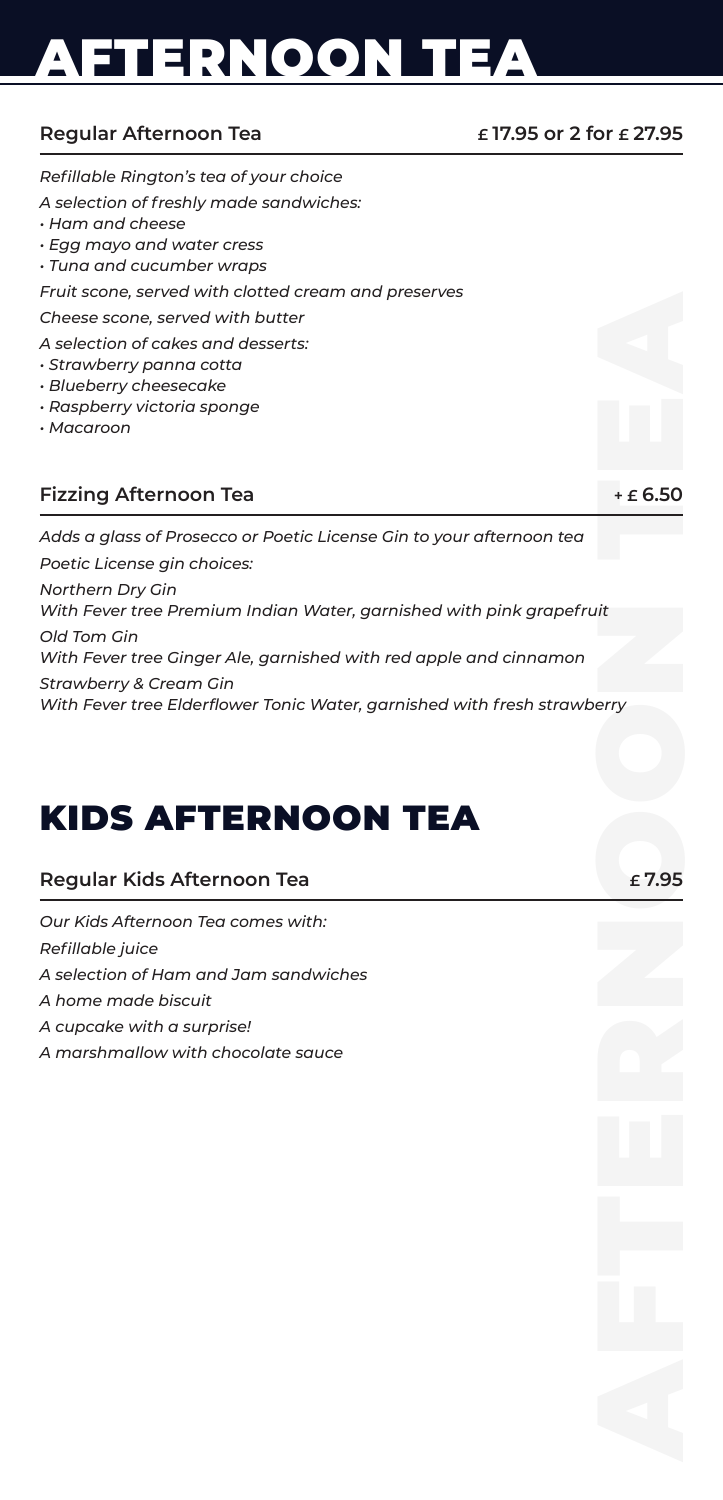# SANDWICHES

**Our sandwiches are served Monday to Saturday from 12 noon until 5.30pm, and 2.30pm - 5.30pm on Sunday. All of our sandwiches served on fresh homemade bread with dressed leaves & homemade coleslaw.**

| <b>Roker Fish Club Sandwich</b>                                            | f 8.95   |
|----------------------------------------------------------------------------|----------|
| Smoked salmon, prawns, cray fish, avocado, lettuce, tomato<br>and cucumber |          |
| Pastrami & Sauerkraut                                                      | £ 8.95   |
| With thousand island dressing and gruyere cheese                           |          |
| <b>Croque Madame</b>                                                       | £ 8.95   |
| Cheese sauce, ham, cheese and a poached egg                                |          |
| <b>Loaded Sausage Baguette</b>                                             | £ 8.95   |
| Onion chutney, bacon lardons, cheese and crispy onions                     |          |
| Tomato Open Sandwich (V)                                                   | $f$ 7.45 |
| With heritage tomatoes, feta cheese, basil, pesto and<br>pickled onions    |          |

### FLATBREADS

| Cray Fish & Mango                  | $\epsilon$ 9.95 |
|------------------------------------|-----------------|
| <b>Crispy Garlic Chicken Bites</b> | £9.95           |
| Mexican Spice Vegetables (V)       | £9.95           |



| <b>Loaded Sausage Baguette</b>                                                                                  | £8.95     |
|-----------------------------------------------------------------------------------------------------------------|-----------|
| Onion chutney, bacon lardons, cheese and crispy onions                                                          |           |
| <b>Tomato Open Sandwich (V)</b>                                                                                 | £7.45     |
| With heritage tomatoes, feta cheese, basil, pesto and<br>pickled onions                                         |           |
| <b>FLATBREADS</b>                                                                                               |           |
| All of our flatbreads are served with lettuce, tomato, cucumber,<br>onion and coleslaw                          |           |
| Cray Fish & Mango                                                                                               | £9.95     |
| <b>Crispy Garlic Chicken Bites</b>                                                                              | £ 9.95    |
| <b>Mexican Spice Vegetables (V)</b>                                                                             | £ 9.95    |
| Spiced pepper, courgette, tomato, onion, avocado and five beans                                                 |           |
|                                                                                                                 |           |
| <b>SALADS</b>                                                                                                   |           |
| <b>Butterfield Mackerel Niçoise</b>                                                                             | $£$ 11.95 |
| Local mackerel with green beans, olives, sun blushed tomatoes,<br>potatoes, egg, onion and baby gem lettuce     |           |
| <b>Summer Vegetables (V)</b>                                                                                    | £10.95    |
| A refreshing salad with tomato, sweetcorn, cucumber, avocado,<br>onions, mozzarella, basil, pesto and radicchio |           |
| <b>Smoked Chicken Pecan</b>                                                                                     | £11.95    |
| Smoked chicken served with pressed celery, red grapes and<br>mixed leaves                                       |           |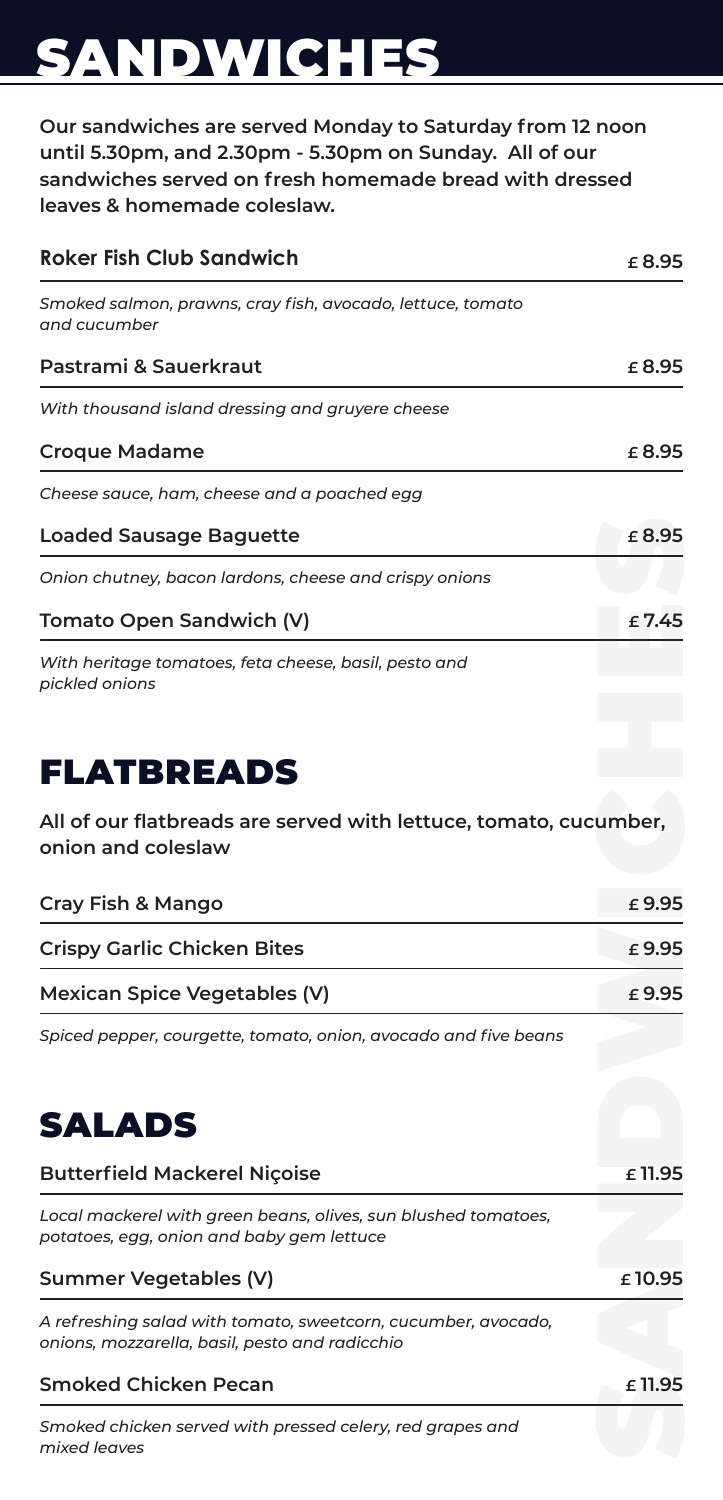# DIRTY FRIES & SIDES

## DIRTY FRIES

| <b>DIRING ERIES RESIDES</b>    |                |                |
|--------------------------------|----------------|----------------|
|                                |                |                |
| <b>DIRTY FRIES</b>             |                |                |
| <b>Steak &amp; Peppercorn</b>  | Small<br>£3.95 | Large<br>£7.95 |
| <b>Black Bean Pulled Pork</b>  | £ 3.75         | £6.95          |
| <b>Chicken &amp; BBQ Sauce</b> | £ 3.75         | £6.95          |
| Katsu Chicken Curry            | £3.95          | £7.95          |
| <b>Vegan Pizza Fries (VE)</b>  | £3.95          | £6.95          |
|                                |                |                |
| <b>SIDES</b>                   |                |                |
| Triple-Cooked Chips (V) (VE)   |                | £2.95          |
| <b>Onion Rings (V)</b>         |                | £2.95          |
| Cheesy Chips (V)               |                | £2.95          |
| Seasonal Vegetables (V) (VE)   |                | £2.95          |
|                                |                |                |
|                                |                |                |
|                                |                |                |
|                                |                |                |
|                                |                |                |
|                                |                |                |
|                                |                |                |
|                                |                |                |
|                                |                |                |
|                                |                |                |
|                                |                |                |
|                                |                |                |
|                                |                |                |
|                                |                |                |
|                                |                |                |
|                                |                |                |
|                                |                |                |

## SIDES

| Triple-Cooked Chips (V) (VE) | £2.95    |
|------------------------------|----------|
| Onion Rings (V)              | £2.95    |
| Cheesy Chips (V)             | £2.95    |
| Seasonal Vegetables (V) (VE) | $f$ 2.95 |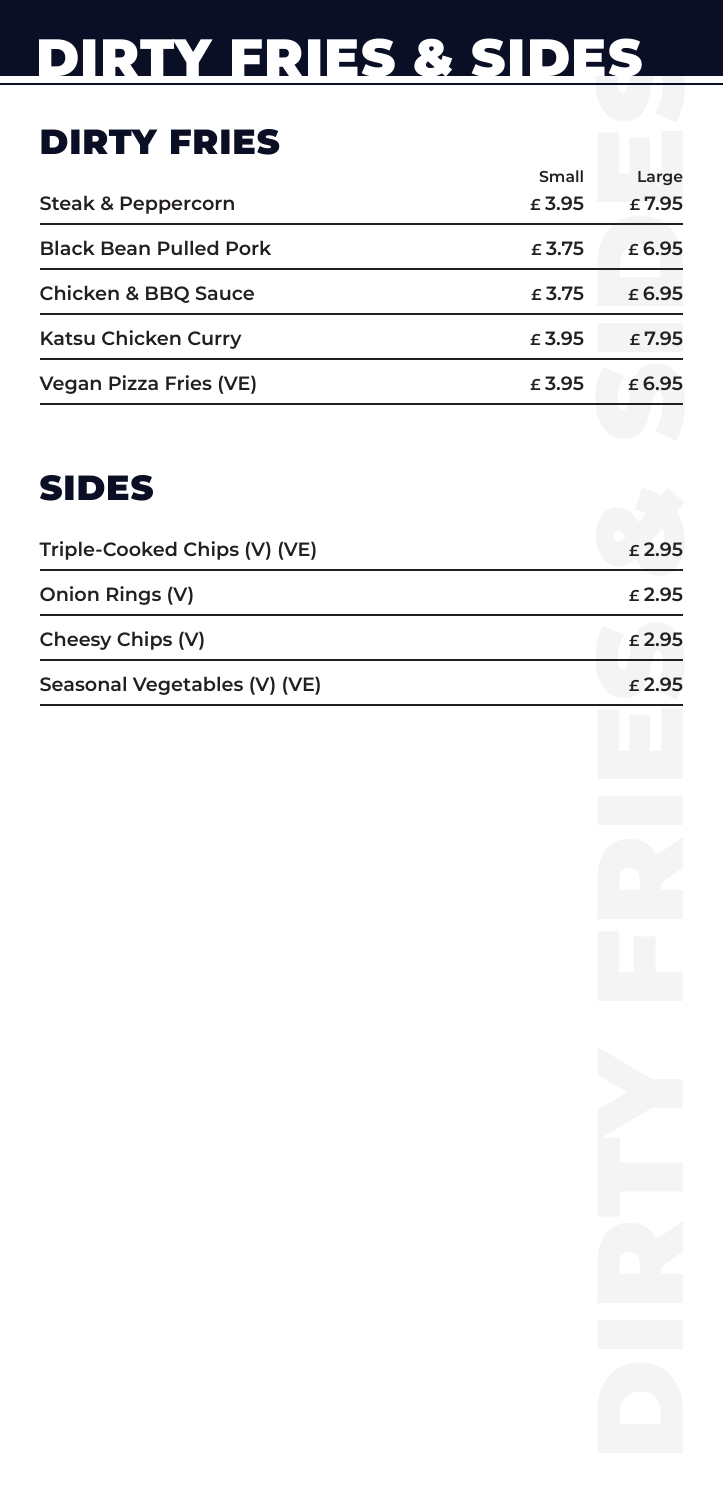# SIGNATURE DISHES

## STARTERS & SMALL PLATES

#### **3 For £14.00 or 5 for £19.95**

#### **Nachos**

SIGNATURE DISHESE *Served with sour cream, pico de gallo (salsa fresca) avocado and a home-*

#### **Potato Skins (DF)**

*Served with aioli sauce*

#### **Fish Goujons (DF)**

*Served with tartare sauce and lemon gel* 

#### **Courgette Schnitzel (DF)**

*Served with garlic mayo*

#### **Sweet & Sour Chicken**

*Hong Kong style with peppers and onion*

#### **Goats Cheese Bites**

*Served with chilli jam* 

#### **Oak Smoked Salmon & Prawn**

*Served with a lemon créme fraise*

#### **Bourbon Glazed Pork Rib Profiteroles**

*With cheese sauce*

#### **Garlic & Spinach Prawns**

*Served with mixed leaves*

#### **Crispy Sesame Chicken Skewers**

*Served with a sweet chilli sauce*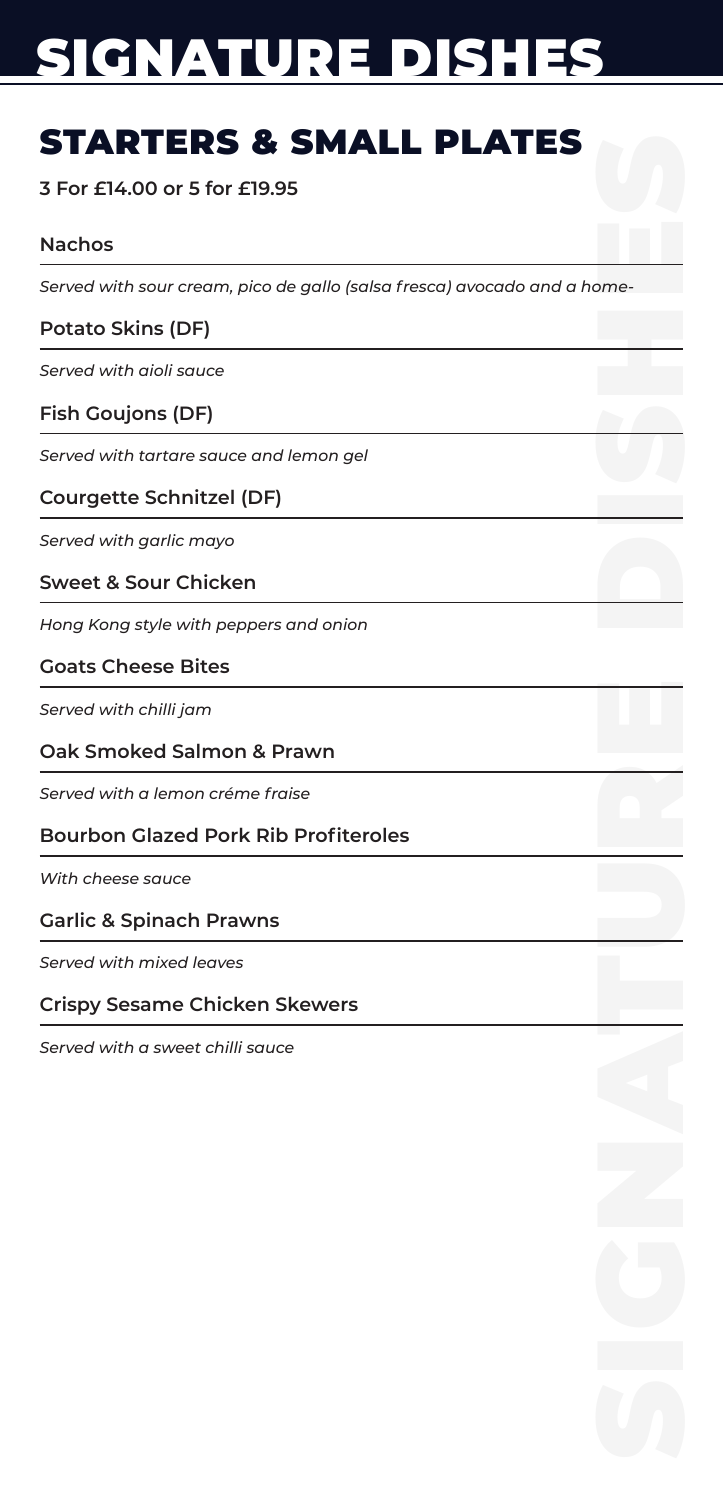# SIGNATURE DISHES

## MAINS

| MAINS                                                                                                                                 |           |
|---------------------------------------------------------------------------------------------------------------------------------------|-----------|
| <b>70z Poetic Burger</b>                                                                                                              | £11.95    |
| 7oz rump burger served with bacon and cheese                                                                                          |           |
| Vegan Cheeseburger (VE)                                                                                                               | $£$ 11.95 |
| Moving Mountain vegan burger served with vegan cheese                                                                                 |           |
| <b>Rice Crispy Chicken Burger</b>                                                                                                     | £12.95    |
| Chicken coated in rice crispies, stuffed with bacon lardons and<br>mozzarella cheese                                                  |           |
| <b>Stuffed Chicken Breast</b>                                                                                                         | £12.95    |
| Chicken breast stuffed with sun blanched tomato mousse, confit<br>potatoes balls, cherry tomatoes, courgette balls and onion rich jus |           |
| Feta Cheese Filo Parcel (V)                                                                                                           | £12.95    |
| Filo pastry with green beans, sun blushed tomatoes and spring<br>onion. Served with house salad                                       |           |
| S43 Battered Fish & Chips                                                                                                             | $£$ 13.95 |
| Served with triple-cooked chips, minted mushy peas, tartate sauce<br>and lemon                                                        |           |
| Banana Blossom (V) (VE)                                                                                                               | £13.95    |
| Served with triple-cooked chips, a lemon wedge, tartare sauce and<br>mushy peas                                                       |           |
| Scampi                                                                                                                                | $£$ 13.95 |
| Served with triple-cooked chips, garden peas, tartare sauce and a<br>lemon wedge                                                      |           |
| <b>Cod &amp; Spinach Tagliatelle</b>                                                                                                  | £15.95    |
| Served with prawns and buttered curly kale in a rich tomato sauce                                                                     |           |
| <b>Herb Crust Stone Bass</b>                                                                                                          | £15.95    |
| With sautéed potatoes, green veg and a tartare dressing                                                                               |           |
|                                                                                                                                       |           |
|                                                                                                                                       |           |
|                                                                                                                                       |           |
|                                                                                                                                       |           |
|                                                                                                                                       |           |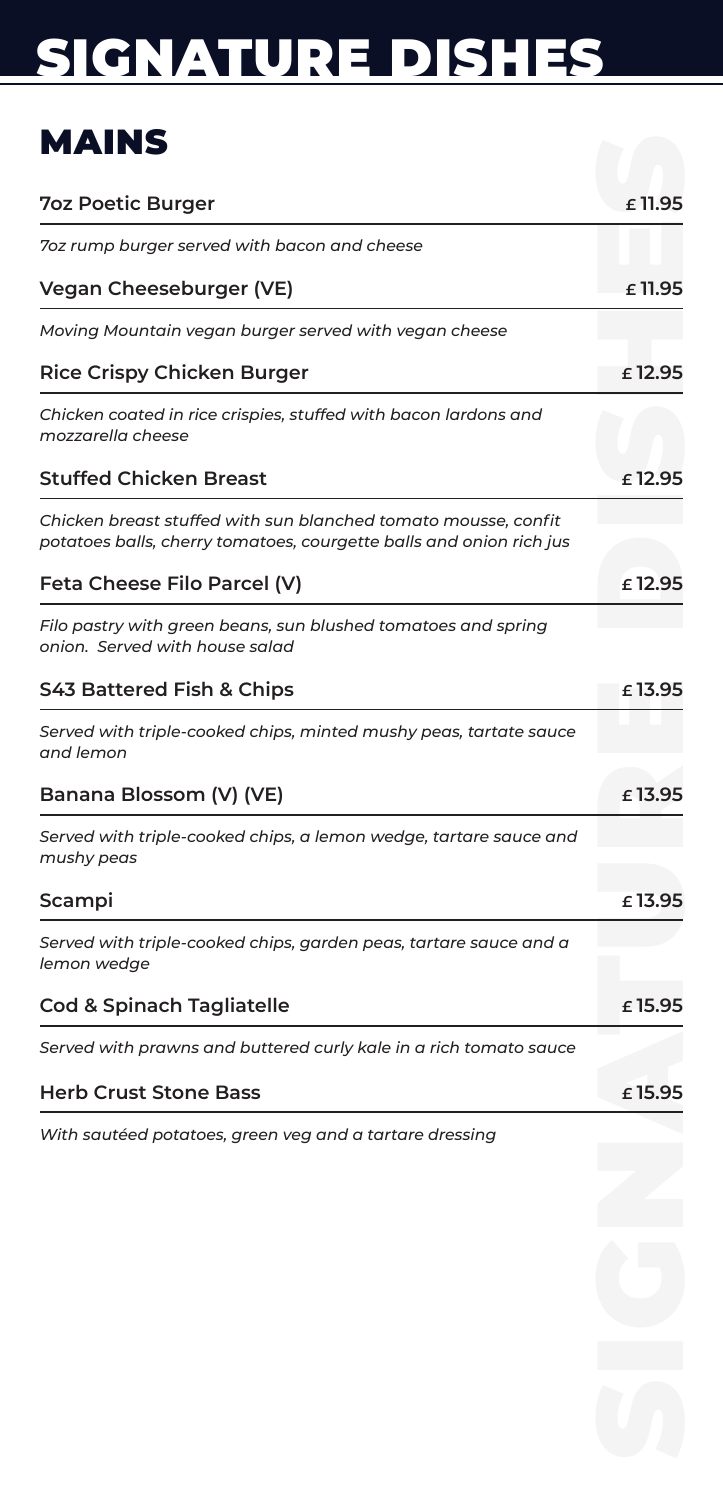## HOT DRINKS

**Need an alternative milk? We now serve Almond, Oat & Soya Milk.**

|                                                                                                                           |        | Regular Large |
|---------------------------------------------------------------------------------------------------------------------------|--------|---------------|
| <b>Espresso</b>                                                                                                           | £1.95  | £2.35         |
| Macchiato                                                                                                                 | £2.80  | £3.20         |
| Cappuccino                                                                                                                | £2.80  | £3.20         |
| <b>Flat White</b>                                                                                                         | £2.80  |               |
| Mocha                                                                                                                     | £ 2.95 | £3.50         |
| <b>Babyccino</b>                                                                                                          | £1.50  |               |
| Latte                                                                                                                     | £2.95  | £3.50         |
| <b>Americano</b>                                                                                                          | £ 2.95 | £3.50         |
| <b>Iced Frappé</b>                                                                                                        |        | £ 3.50        |
| <b>Filter Coffee</b>                                                                                                      | £2.50  |               |
| <b>Syrup Shot</b><br>Choose from Chai, Caramel, Vanilla, Gingerbread, Hazelnut<br>and Chocolate                           | £ 0.45 |               |
| <b>Hot Chocolate</b><br>Add whipped cream of marshmallows for 45p                                                         | £2.95  | £3.50         |
| <b>Teas</b><br>English Breakfast, Earl Grey, Green, Peppermint, Decaf, Lemon &<br>Ginger, Berries & Elderflower, Camomile | £2.50  |               |
|                                                                                                                           |        |               |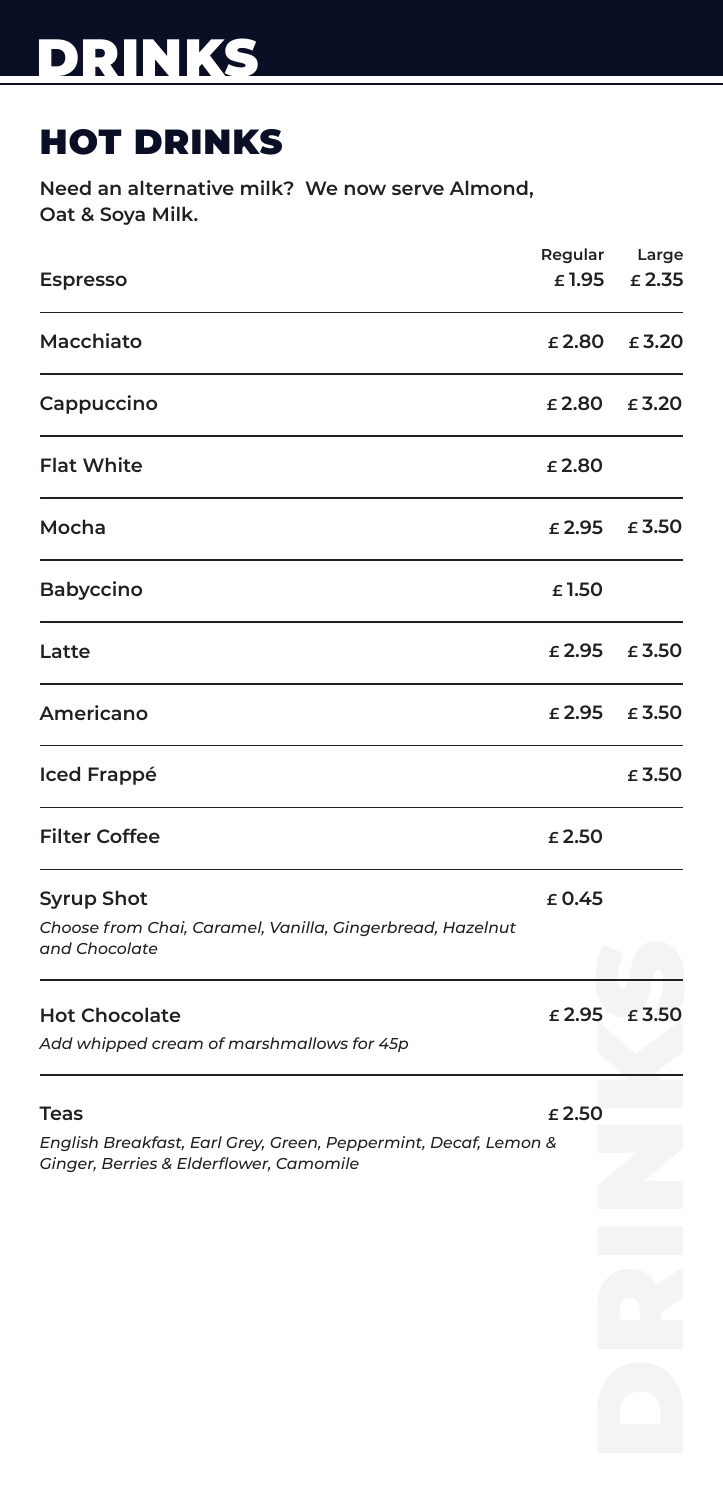## SOFT DRINKS

| <b>San Pellegrino</b>                                                                                                                                                                                                                   | £1.85           |
|-----------------------------------------------------------------------------------------------------------------------------------------------------------------------------------------------------------------------------------------|-----------------|
| Choose from: Liminato Lemon, Aranciata Orange, Aranciata Rosso<br><b>Blood Orange</b>                                                                                                                                                   |                 |
| <b>Selection of J2OS</b>                                                                                                                                                                                                                | £2.50           |
| Ask a member of staff for flavours                                                                                                                                                                                                      |                 |
| <b>Upstream Lightly Sparkling Water</b>                                                                                                                                                                                                 | $\epsilon$ 2.25 |
| Choose from: Strawberry & Lychee, Pomegranate & Lime,<br>Grapefruit & Bergamot                                                                                                                                                          |                 |
| Pepsi                                                                                                                                                                                                                                   | $\epsilon$ 2.95 |
| Choose from: Pepsi Max, Diet Pepsi                                                                                                                                                                                                      |                 |
| Lemonade                                                                                                                                                                                                                                | £2.95           |
| Choose from: Lemonade, Diet Lemonade                                                                                                                                                                                                    |                 |
| <b>Italian Sodas</b>                                                                                                                                                                                                                    | £2.95           |
| Choose from: Strawberry, Raspberry, Cherry, Coconut, Watermelon,<br>Elderflower & Lime, Vanilla                                                                                                                                         |                 |
| <b>Fruit Juice</b>                                                                                                                                                                                                                      | £2.95           |
| Choose from: Orange, Apple, Pineapple, Cranberry                                                                                                                                                                                        |                 |
| <b>Fruit Shoots</b>                                                                                                                                                                                                                     | £2.95           |
| Choose from: Orange, Blackcurrant, Apple                                                                                                                                                                                                |                 |
| <b>MOCKTAILS</b>                                                                                                                                                                                                                        |                 |
| No Heat-O                                                                                                                                                                                                                               | $\epsilon$ 3.95 |
| A mojito with the heat taken out. Mint leaves and lime wedges<br>form the base of this drink. Pineapple juice, elderflower cordial and<br>sugar syrup are added to make a mocktail so good you won't even<br>notice there's no alcohol. |                 |
| <b>Bubblegum Slush</b>                                                                                                                                                                                                                  | £4.95           |
| Apple and lime juice, blue curacao syrup and bubblegum syrup are<br>blended together to create a slush perfect for a hot day.                                                                                                           |                 |
| <b>Watermelon &amp; Elderflower Slush</b>                                                                                                                                                                                               | $\epsilon$ 3.55 |
| Watermelon syrup, elderflower cordial, cranberry juice and fresh<br>lime juice are all blended together to make a slush worth sippin'.                                                                                                  |                 |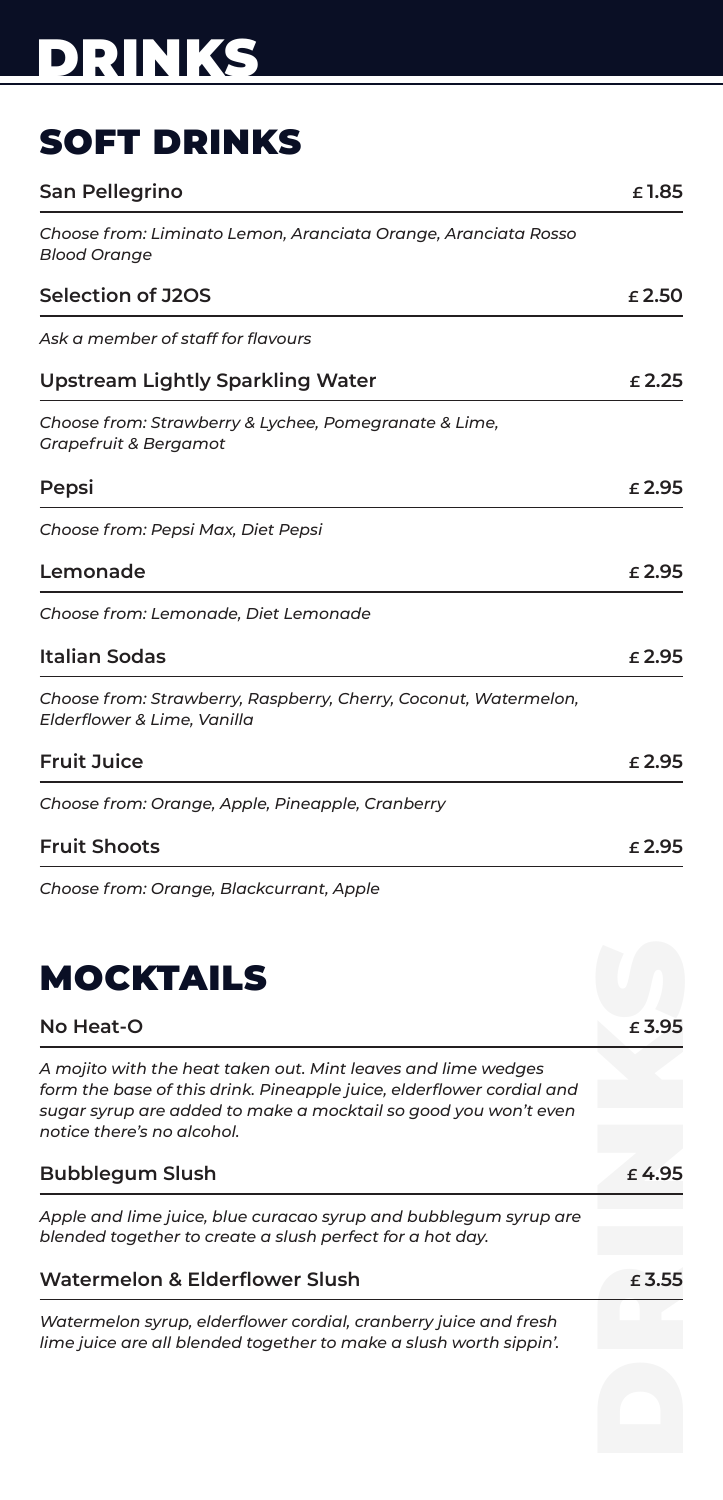## WHITE WINE

|                                                               | <b>Bottle</b> | 175ml           | 250ml           |
|---------------------------------------------------------------|---------------|-----------------|-----------------|
| Sereno Pinot Grigio, Italy                                    | £16.95        | $\epsilon$ 4.50 | £ 5.75          |
| Luna Azul Sauvignon Blanc, Chile                              | £16.95        | £4.50           | $\epsilon$ 5.75 |
| Down Under Chardonnay, Australia                              | £16.95        | $\epsilon$ 4.50 | £ 5.75          |
| <b>Boulders Beach Sauvignon</b><br><b>Blanc, South Africa</b> | $£$ 22.95     |                 |                 |
| Gavi Di Gavi Il Portino, Italy                                | $£$ 26.95     |                 |                 |

## RED WINE

|                                                     | <b>Bottle</b> | 175ml  | 250ml  |
|-----------------------------------------------------|---------------|--------|--------|
| Luna Azul Merlot, Chile                             | £16.95        | £4.50  | £ 5.75 |
| Down Under Shiraz, Australia                        | £16.95        | £4.50  | £ 5.75 |
| Equino Malbec, Argentina                            | £ 17.95       | £ 4.75 | £5.95  |
| Sea Change Montepulciano<br>D'Abruzzo, Italy        | £20.95        |        |        |
| <b>Chainti Classico Docg Sant'</b><br>Ilario, Italy |               |        | £24.95 |
|                                                     |               |        |        |
|                                                     |               |        |        |
|                                                     |               |        |        |